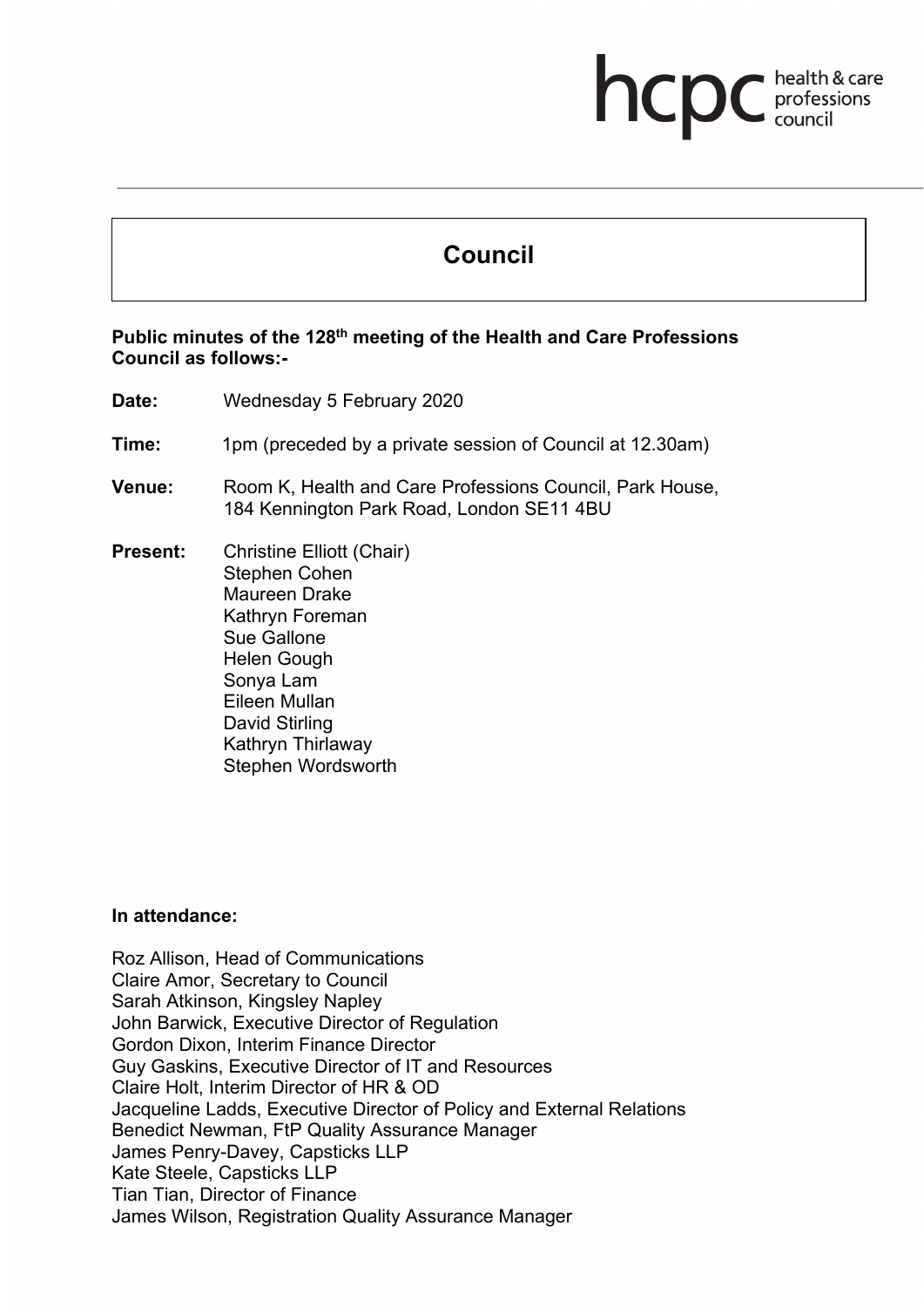# Public Agenda

### **Item 1.20/9 Chair's welcome and introduction**

- 1.1. The Chair welcomed Council members, the Executive and those seated in the public gallery to the  $128<sup>th</sup>$  meeting of Council.
- 1.2. The Council noted that it was the last Council meeting attended by Guy Gaskins, Executive Director of IT and Resources, as he would leave the HCPC on 13 March 2020. The Chair and Council thanked Guy for his many years of hard work for the organisation and wished him the very best for the future.
- 1.3. The Council welcomed Tian Tian, Director of Finance to her first meeting of Council since her return from maternity leave.

### **Item 2.20/10 Apologies for absence**

2.1 Apologies were received from Gavin Scott, as a result of the change of meeting date.

### **Item 3.20/11 Approval of Agenda**

- 3.1 The Council approved the agenda.
- 3.2 The Council agreed to discuss the recently published Paterson Inquiry report under any other business.

### **Item 4.20/12 Declaration of Members' interests**

4.1 No interests were declared.

### **Item 5.20/13 Minutes of the Council meeting of 4 December 2019**

5.1 The Council agreed the minutes of the  $127<sup>th</sup>$  meeting of the Health and Care Professions Council.

### **Item 6.20/14 Matters arising**

6.1 The Council noted those matters arising from the meeting held on 4 December 2019.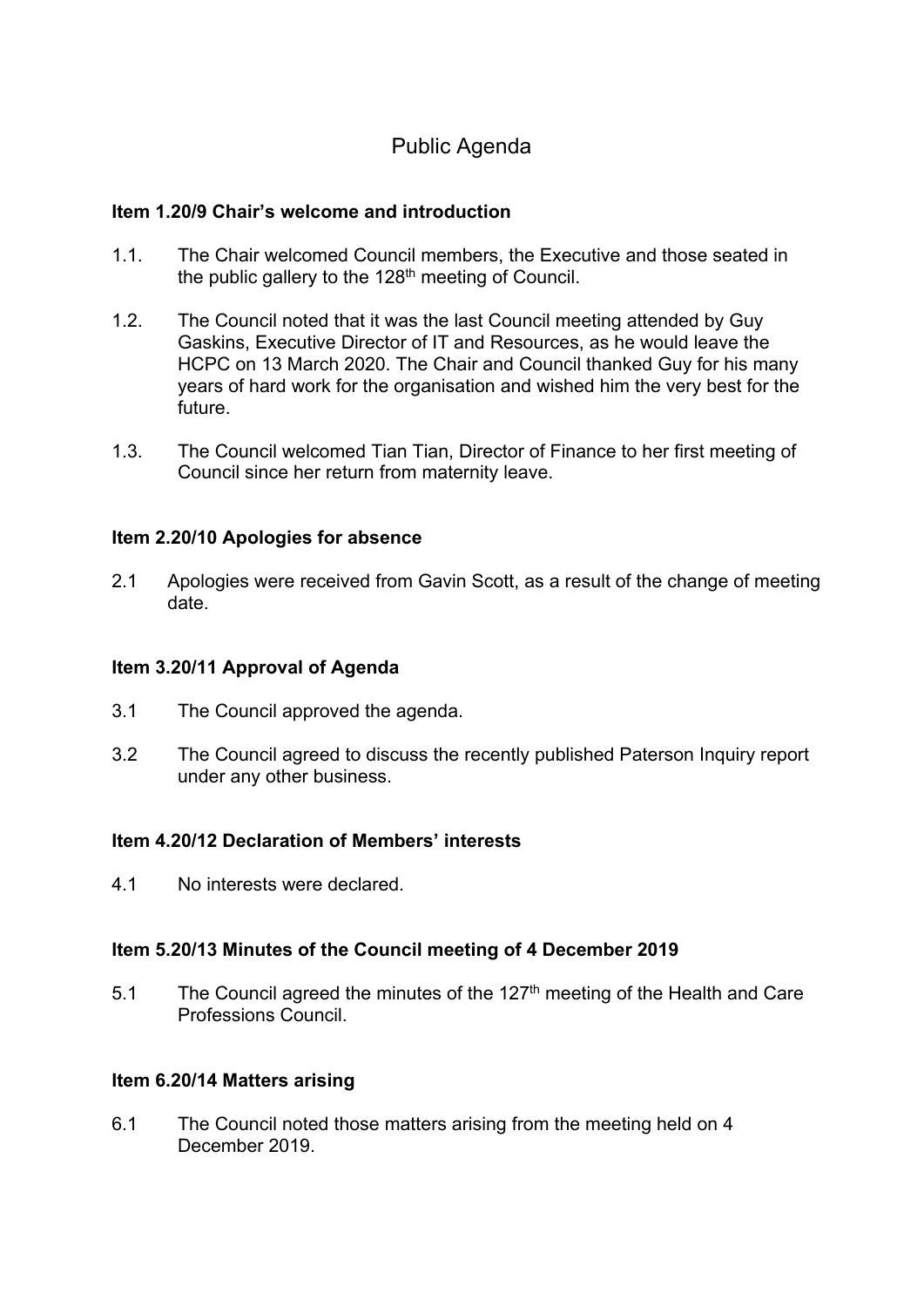6.2 The Council asked for more information on the development of the data and intelligence function. It was noted that this would be included in the budget for 2020-21 to be presented to Council in March.

# Standing items

### **Item 7.20/15 Chair's report**

- 7.1 The Council noted a report from the Chair.
- 7.2 The Council discussed the PwC baseline IT systems strategy review. It was noted that the results on this work would be presented to the Council in March, with a further discussion following once the Strategic IT role was in place to shape the HCPC's full response.

# **Item 8.i 20/16 Corporate Plan January – July 2020**

- 8.i.1 The Council received a report from the Interim Chief Executive.
- 8.i.2 The Council noted the following points:-
	- the corporate plan had been produced to set out the HCPC's priorities for the next six months, by which time a permanent Chief Executive was expected to be in place;
	- whilst activities in the wider change plan would continue and the progress of the overall plan would be monitored by the SMT, the corporate plan set out the six key workstreams that are time critical and a priority in the interim period; and
	- the six workstreams were FTP sustainability and stabilisation, PSA standard performance improvement, organisational development and resilience, income, 2020-21 budget and financial control and the Registration Transformation and Improvement project delivery.
- 8.i.3 Council noted that culture and people were included in the organisational development and resilience workstream. It was agreed that the Council workshop on 9 March would be a starting point to begin to develop a new strategy, with culture and values being a key part of this.
- 8.i.4 The Council felt that the prevention agenda and use of data were key priorities. The Executive agreed but noted that the planned enhancements in these areas were predicated on achieving the fee rise, this did not happen. Plans needed to be reviewed in light of this, and a revised fee increase proposal, to determine what would be possible within the budget.
- 8.I.5 The Council noted that progress against the 12 change plan areas would be reported to Council at each future meeting and that KPI performance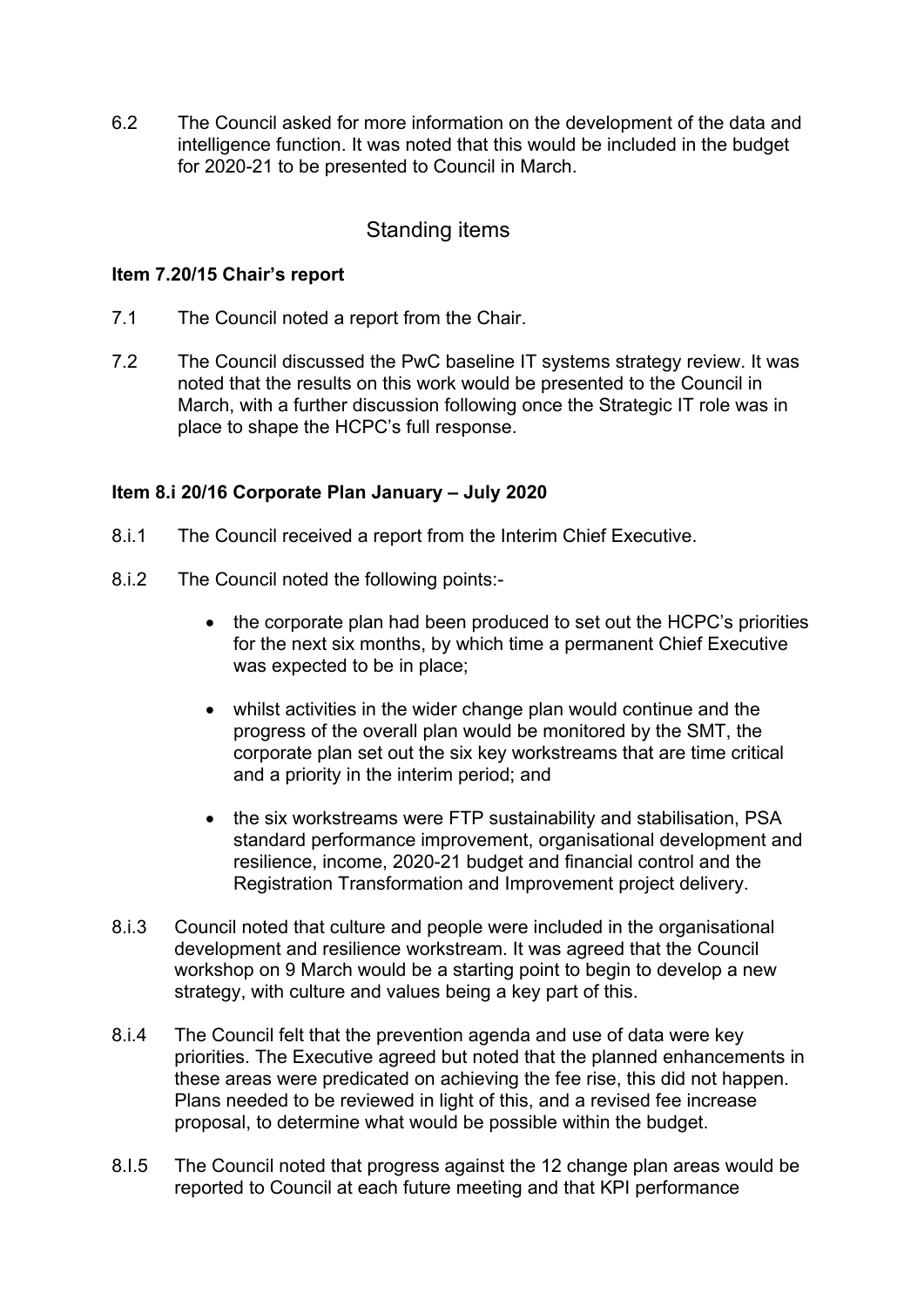reporting would continue. A revised performance dashboard had been produced for FtP.

- 8.i.6 The Council discussed the PSA performance review which was currently underway. It was noted that the Executive would not receive feedback until the final report was shared but that the HCPC had undertaken its own risk assessment which the Council received in December 2019. The Council would receive updates from the internal standards performance working group at each future meeting. The Council emphasised that change activity needed to be sustainable and not be at the detriment of business as usual performance.
- 8.i.7 The Council noted that the PSA was aware of the HCPC's change plan and that the Executive and Chair continued to meet with the PSA on a regular basis where the change activity was discussed.
- 8.i.8 The Council asked how confident the Executive was that the current change activity would see results. It was noted that the current approach went back to first principles and focused on embedding a culture of openness to change and process improvement. This was different from previous performance improvement plans and the results of this work could already be seen through the business improvement workshop outputs.
- 8.i.9 The Council approved the Corporate Plan February July 2020.

# **Item 8.ii. 20/17 Change plan progress update**

- 8.ii.1 The Council received a paper from the Interim Chief Executive.
- 8.ii.2 The Council noted progress against the six key change plan areas.
- 8.ii.3 The Council discussed the income workstream. It was noted that reengagement had taken place with stakeholders in preparation for a revised fee increase proposal. The Council agreed that the narrative for the proposals needed to revisit the consultation responses and demonstrate that feedback had been acted on. A key message would be the significant work that had taken place on reducing the HCPC cost base.
- 8.ii.4 The Council agreed that the relationship built with the Unions needed to be maintained with proactive pre-engagement in future.
- 8.ii.5 The Council noted that regulatory reform is continuing with the government holding briefing sessions with the regulators.

Items for discussion / approval

### **Item 9. 20/18 Fitness to Practise reporting dashboard**

9.1 The Council received a paper from the Interim Director of Business Improvement.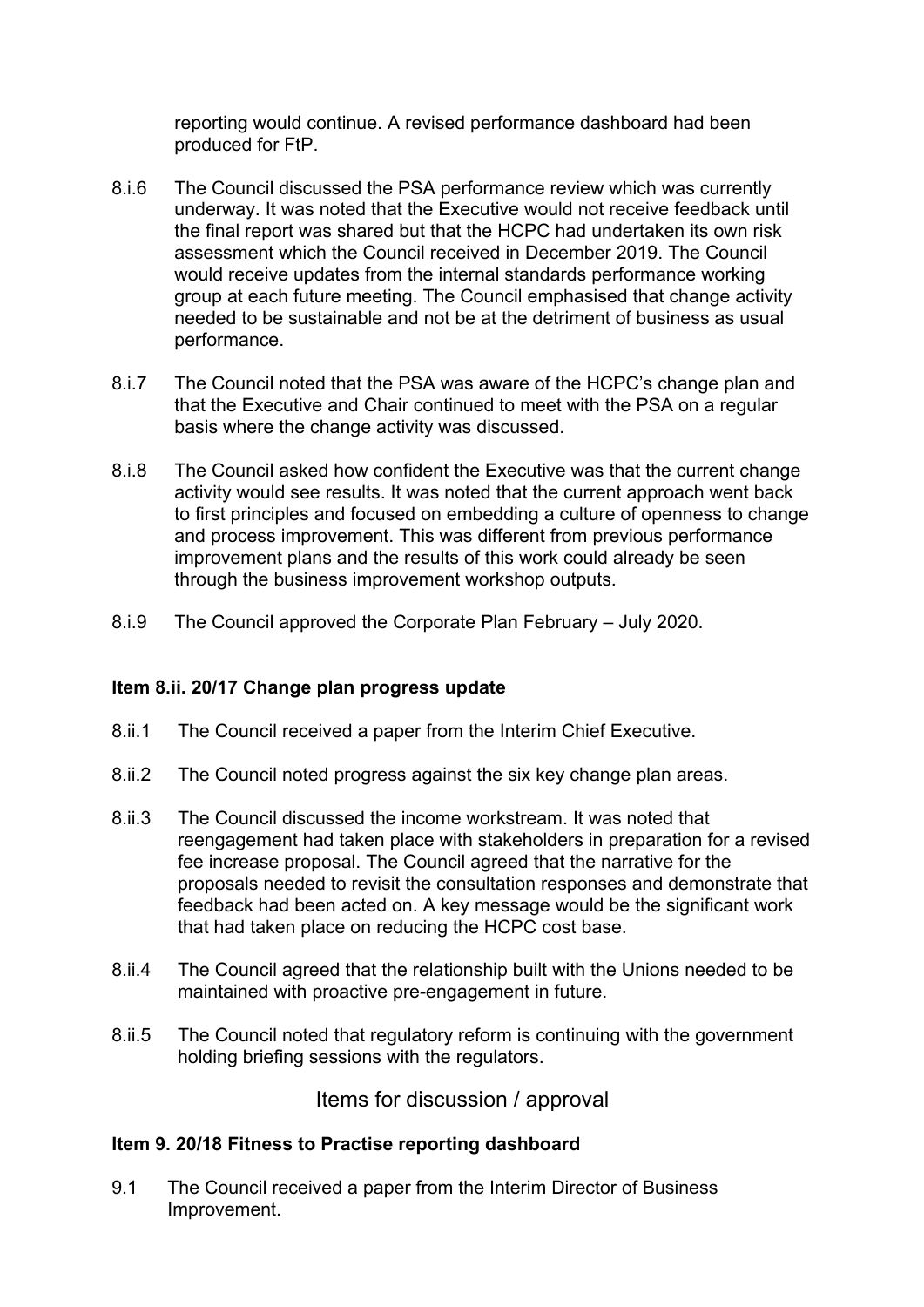- 9.2 The Council noted the following points:-
	- the presented dashboard was a work in progress example and would be presented to the Council at its March 2020 meeting;
	- the format aimed to simplify the FtP metrics reporting to Council allowing Council to improve its oversight and understanding of FtP; and
	- a Council Task and Finish Group comprising of the Chair of Council and two members, as well as the independent chair of the Tribunal Advisory Committee, had been established and had its first meeting. The group was established to support the development of the FtP dashboard.
- 9.3 The Council agreed that the dashboard was an improvement on previous reports. The Council requested that the dashboard include KPI target performance levels as a benchmark for performance. It was noted that the KPIs for FtP were also under review.
- 9.4 The Council noted that it was not possible to include a statistical process control chart as the volume of data was not sufficient.

### **Item 10. 20/19 Finance update**

- 10.1 The Council received a paper from the Director of Finance
- 10.2 The Council noted the following points:-
	- the FtP department was showing adverse variance of £401k, driven by the significant increase in the volume of cases and hearings;
	- the FtP negative variance was netted off by an increase in number of applicants' scrutiny fees and savings in other departments;
	- the transfer of prepaid social worker registration fees to Social Work England was still to complete;
	- the budget setting process was moving from an annual cycle to a rolling period review. The underlying financial position would be reviewed on a quarterly basis; and
	- the new budget setting approach would be supported by a restructure of the Finance Department to create a Financial Planning & Analysis team that aims to provide more support to budget holders and challenge their budgets appropriately.
- 10.3 The Council welcomed the revised format of the finance report. The Council noted that the year end result for 2019-21 was expected to be close to the 6 & 6 reforecast.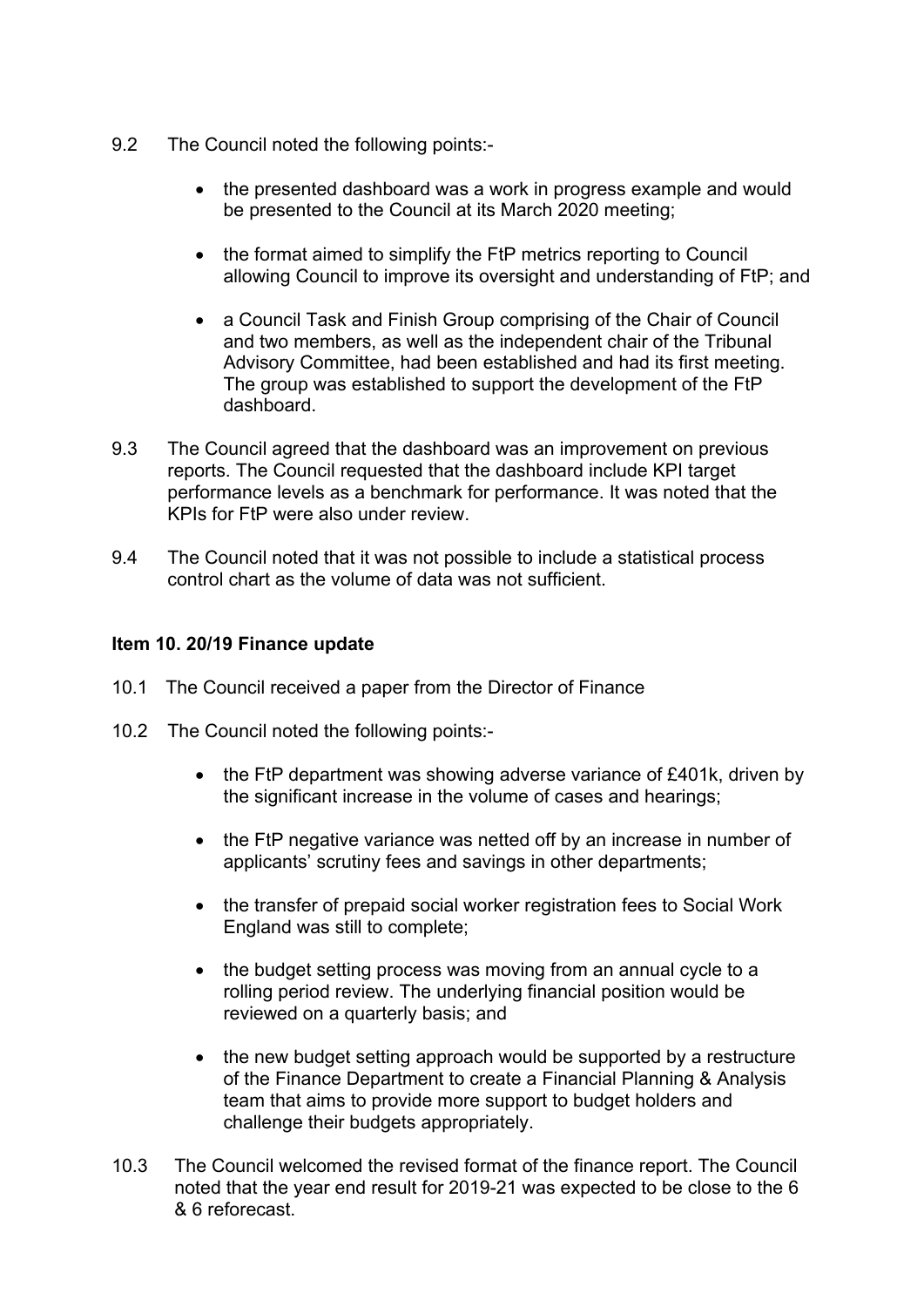- 10.4 The Council noted that the recommendations from the PwC Financial Baseline Review were being implemented in a tailored approach suitable for the HCPC's context.
- 10.5 The Council noted that the reserves policy approach would be discussed at the March meeting of the Audit Committee.

### **Item 11. 20/20 Audit Committee workshop summary**

- 11.1 The Chair of the Audit Committee provided the Council with a summary of the outputs of a recent workshop held by the Audit Committee.
- 11.2 The Council noted that the National Audit Office had facilitated a Committee performance self-assessment exercise. The results of this were positive with some minor improvements to take forward.
- 11.3 The HCPC's Internal Auditors BDO LLP facilitated a session on the HCPC's risk appetite approach. The Executive was considering the outputs of this discussion and next steps would be discussed at the Committee's March meeting.

### **Item 12. 20/21 Any other business**

- 12.1 The Council noted a recent error in registrant CPD communication and the actions taken to mitigate and correct this.
- 12.2 The Council discussed the publication of the report of the independent inquiry set up following the conviction of surgeon Ian Paterson.
- 12.3 The Council agreed that the HCPC should engage registrants on the issue of whistleblowing raised in the report. It was noted that the HCPC's standards clearly require the proactive sharing of concerns that impact public safety and that communication would focus on the channels available for sharing concerns.
- 12.4 The Council agreed to receive an update at its March meeting on the HCPC's response to the report.

### **Item 13. 20/22 Meeting evaluation**

13.1 The Executive Director of IT and Resources noted that the discussion had been focused but that the room dynamics required more thought.

### **Item 14. 20/23 Date and time of next meeting:**